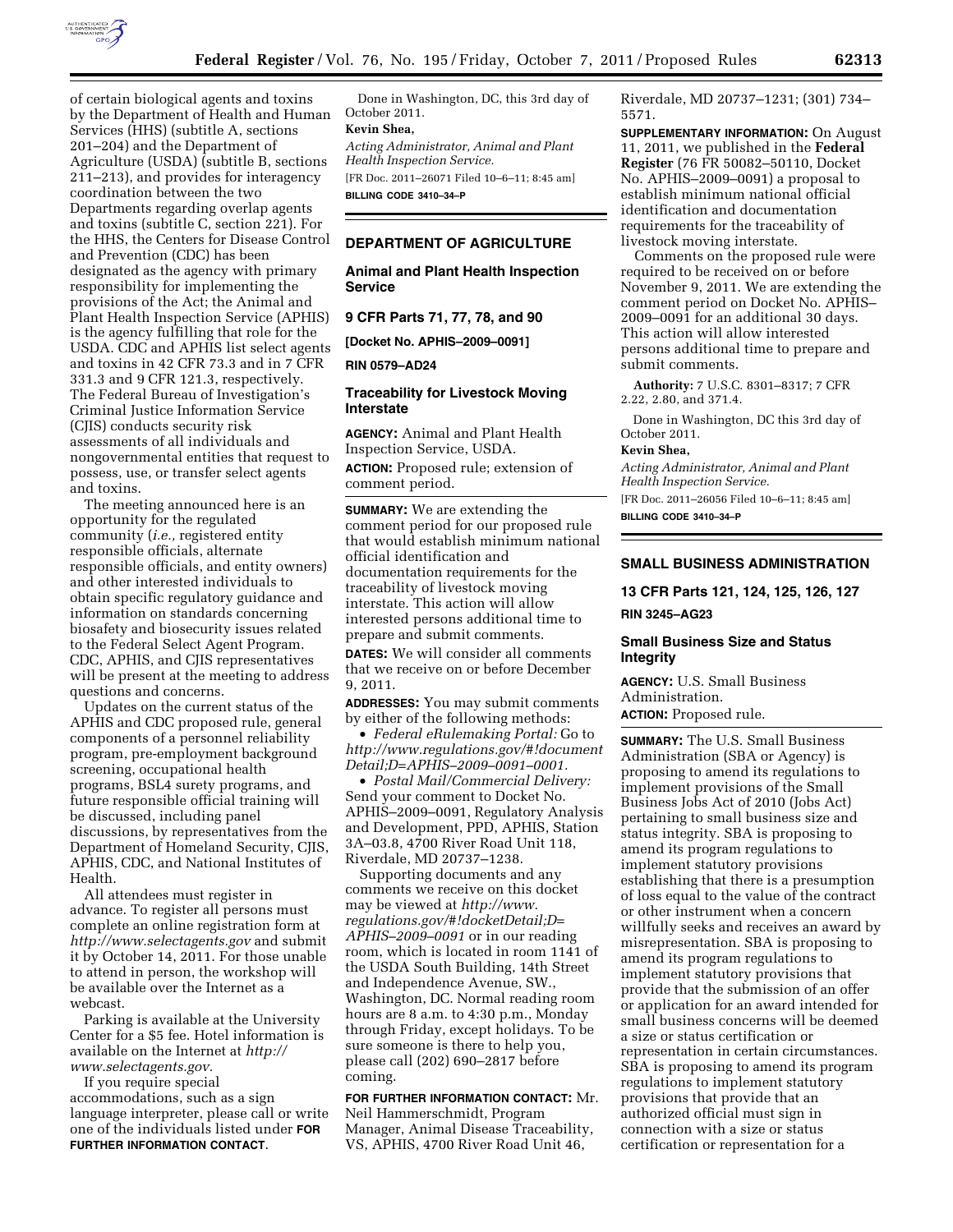contract or other instrument. SBA is proposing to amend its regulations to implement statutory provisions that provide that concerns that fail to update their size or status in the Online Representations and Certifications Application (ORCA) database (or any successor thereto) at least annually shall no longer be identified in the database as small or some other socioeconomic status, until the representation is updated. Finally, SBA is proposing to amend its regulations to clarify when size is determined for purposes of entry into the 8(a) Business Development and HUBZone programs.

**DATES:** Comments must be received on or before November 7, 2011.

**ADDRESSES:** You may submit comments, identified by RIN: 3245–AG23, by any of the following methods:

• *Federal eRulemaking Portal: [http://](http://www.regulations.gov)  [www.regulations.gov](http://www.regulations.gov)*. Follow the instructions for submitting comments.

• Mail, for paper, disk, or CD/ROM submissions: Dean Koppel, U.S. Small Business Administration, Office of Government Contracting, 409 Third Street, SW., 8th Floor, Washington, DC 20416.

• *Hand Delivery/Courier:* Dean Koppel, U.S. Small Business Administration, Office of Government Contracting, 409 Third Street, SW., 8th Floor Washington, DC 20416.

SBA will post all comments on *[http://www.regulations.gov.](http://www.regulations.gov)* If you wish to submit confidential business information (CBI) as defined in the User Notice at *[http://www.Regulations.gov,](http://www.Regulations.gov)*  please submit the information to Dean Koppel, U.S. Small Business Administration, Office of Government Contracting, 409 Third Street, SW., 8th Floor, Washington, DC 20416, or send an e-mail to *[Dean.Koppel@sba.gov.](mailto:Dean.Koppel@sba.gov)*  Highlight the information that you consider to be CBI and explain why you believe SBA should hold this information as confidential. SBA will review the information and make the final determination on whether it will publish the information or not.

**FOR FURTHER INFORMATION CONTACT:**  Dean Koppel, Office of Government Contracting, 409 Third Street SW., Washington, DC 20416; (202) 205–9751; *[Dean.Koppel@sba.gov.](mailto:Dean.Koppel@sba.gov)* 

**SUPPLEMENTARY INFORMATION:** On September 27, 2010, Congress amended the Small Business Act to provide that if a concern willfully seeks and receives an award by misrepresenting its small business size or other socioeconomic status, there is a presumption of loss to the United States equal to the value of the contract, subcontract, cooperative agreement, cooperative research and

development agreement or grant. The Senate Report indicates that this presumption is "irrefutable." Senate Rep. No. 111–343, p. 8. The amendments also provide that certain actions, such as submitting an offer in response to a solicitation set aside for small business concerns, will be deemed a representation of small business size or status. The amendments require the signature of an authorized official of a concern making a small business size or status representation in connection with certain actions, such as submitting an offer. The amendments further provide that concerns must update their size and status certifications in ORCA at least annually, or the status will be lost until such time as the update is made. Finally, the amendments further provide that SBA must promulgate regulations to protect individuals and concerns from liability in cases of unintentional errors, technical malfunctions and other similar situations.

In accordance with 15 U.S.C. 632(w), SBA is proposing to amend its Size (121.108, 121.411), 8(a) (124.521), Small Disadvantaged Business (SDB) (124.1015), Service-Disabled Veteran-Owned (SDVO) (125.29), HUBZone (126.900) and Women-Owned Small Business (WOSB) (127.700) regulations to notify firms participating in those programs about the statutory presumption of loss provisions; the statutory deemed certification provisions; the statutory signature requirement in connection with offers; and the statutory limitation of liability provisions. In addition, SBA is proposing to amend its Size, SDB, SDVO, HUBZone and WOSB regulations to notify firms participating in these programs of the additional penalties for misrepresentations set forth in 15 U.S.C. § 645(d). SBA is not proposing to amend its 8(a) regulations to add this notice because 8(a) Participants are not mentioned in 15 U.S.C. 645(d).

In accordance with 15 U.S.C.  $632(x)$ , SBA is also proposing to amend its regulations to add provisions (121.109, 124.1016, 125.30, 127.701) requiring a firm to update its size, small disadvantaged business, servicedisabled veteran-owned or womenowned small business status certification in federal databases at least annually, and to require that a firm that fails to certify its size or status within one year of a prior certification will no longer be listed as a firm of that size or status, until the firm recertifies its status in connection with the specific relevant size standard or eligibility requirements. SBA is not proposing to add such a requirement for purposes of the 8(a) BD

or HUBZone programs, because the Small Business Administration is responsible for providing these certification designations in federal procurement databases.

SBA's regulations currently provide that a concern applying for certification into the 8(a) Business Development or HUBZone programs must be small for its primary industry at the time of application and ''the date of certification by SBA.'' 13 CFR 121.404(b). If the SBA 8(a) or HUBZone program office believes that an applicant is other than small, the SBA program office requests a formal size determination from the relevant SBA Office Government Contracting Area Office. However, SBA will not certify a firm into these programs if it believes the firm is other than small. Consequently, an issue in administrative litigation has arisen concerning what date to use to determine the firm's size as of the "date of certification'' into the program. Obviously, SBA does not want to certify a firm into one of the 8(a) or HUBZone programs in the firm is other than small for the work for which it is primarily engaged. Consequently, we are proposing to amend the size regulations to provide that for purposes of entry into these programs, a firm must be small at the date of application and the date the program office requests a formal size determination in connection with a firm that is otherwise eligible for program certification.

SBA is also proposing to update its size protest regulations to add additional methods for serving formal size determinations. The current regulation limits the notification method to certified mail, return receipt requested, or overnight delivery. In addition, SBA is proposing to remove the current requirement that SBA provide the formal size determination to all of the protested concern's affiliates, or alleged affiliates. A concern can have hundreds of affiliates or alleged affiliates, and it is impractical and costly to provide a decision to all of these entities.

## **Compliance With Executive Orders 12866, 13563, 12988, 13132, the Paperwork Reduction Act (44 U.S.C. chapter 35), and the Regulatory Flexibility Act (5. U.S.C. 601–612)**

### *Executive Orders 12866*

The Office of Management and Budget (OMB) has determined that this rule is a significant regulatory action for purposes of Executive Order 12866. Accordingly, the next section contains SBA's Regulatory Impact Analysis. This is not a major rule, however, under the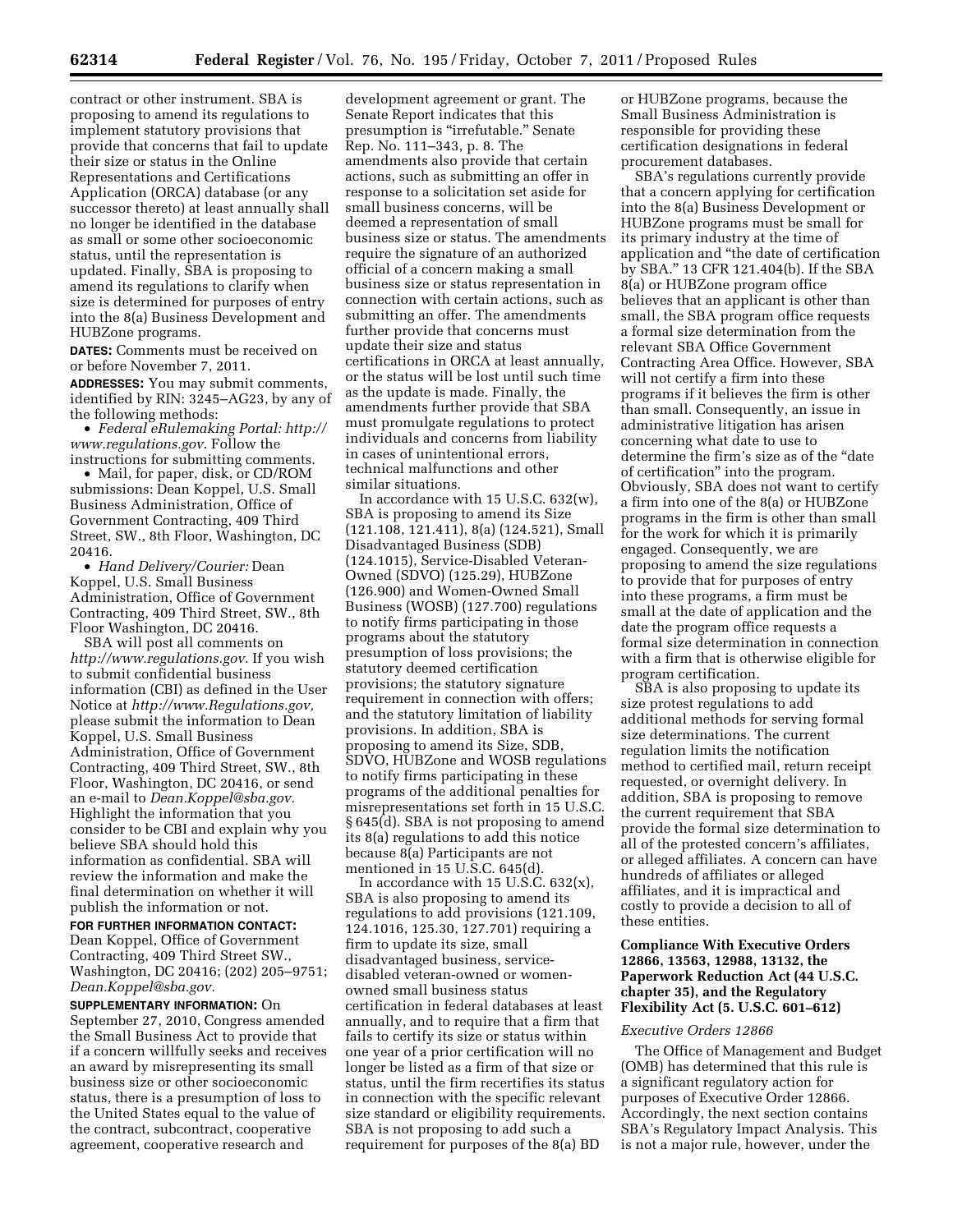Congressional Review Act, 5 U.S.C. 80, *et seq.* 

#### **Regulatory Impact Analysis**

1. *Is there a need for the regulatory action?* The proposed regulations would implement Sections 1341 and 1342 of the Small Business Jobs Act of 2010, Public Law 111–240, 124 Stat. 2504, September 27, 2010 (Jobs Act) which are codified at 15 U.S.C. 632(w), (x). Sections 1341 and 1342 of the Jobs Act require the Administrator to promulgate regulations implementing some of the provisions within one year of enactment.

2. *What are the potential benefits and costs of this regulatory action?* It is the declared statutory policy of the United States that small business concerns receive their fair proportion of government contracts, to spur creativity and innovation, increase employment and strengthen the industrial base. Several recent Government Accountability Office reports indicate that ineligible concerns may be receiving benefits to which they are not entitled. This in turn harms legitimate small business concerns that not only do not receive the contracts, but may be deprived of future contracting opportunities because of the attention garnered by these bad actors. The presumption of loss, deemed certification and signature requirement will make it easier to prosecute, seek damages or suspend or debar concerns and individuals that willfully misrepresent their size and socioeconomic status in order to gain a contract, subcontract, grant or cooperative agreement. The rule proposes to force concerns to update their size or status in federal procurement databases at least annually, or else the firms will lose their status in those databases. Standard contracting and grant forms will have to be amended to allow an authorized official to sign on the same page as the size or status that the firm is claiming. The Online Certification and Representation (ORCA) database will have to be programmed to automatically change the size or socioeconomic status of firms that fail to update their size or socioeconomic status at least annually. SBA believes that the potential costs associated with these changes, which are required by statute, are relatively minor and are significantly outweighed by the benefits to the integrity of small business procurement, grant and research programs and the intended beneficiaries.

3. *What are the alternatives to this final rule?* The proposed regulations are required to implement statutory

provisions. The requirements are clear, and the Jobs Act requires promulgation of regulations implementing certain portions of the Jobs Act within one year.

## *Executive Order 13563*

The proposed regulations implement important statutory provisions intended to prevent and deter fraud and misrepresentation in small business government contracting and other programs. SBA proposes to amend all applicable parts of its regulations to put participants in those programs on notice of the penalties associated with misrepresentation, and to the extent practicable, utilize identical language in each Part. SBA is also proposing to include in each part other relevant applicable statutory provisions concerning the penalties for misrepresentation. The costs associated with these proposed rules, requiring a signature in connection with a size or status representation and requiring concerns to update online certifications annually, are minimal and required by statute. As part of its implementation of this executive order and consistent with its commitment to public participation in the rulemaking process, SBA held public meetings in 13 locations around the country to discuss implementation of the Jobs Act, and received public input from thousands of small business owners, contracting officials and large business representatives.

#### *Executive Order 12988*

For purposes of Executive Order 12988, SBA has drafted this proposed rule, to the extent practicable, in accordance with the standards set forth in section 3(a) and 3(b)(2) of that Order, to minimize litigation, eliminate ambiguity, and reduce burden. This rule has no preemptive or retroactive effect.

#### *Executive Order 13132*

This rule does not have federalism implications as defined in Executive Order 13132. It will not have substantial direct effects on the States, on the relationship between the national government and the States, or on the distribution of power and responsibilities among the various layers of government, as specified in the order. As such it does not warrant the preparation of a Federalism Assessment.

# *Paperwork Reduction Act, 44 U.S.C., Chapter 35*

For the purpose of the Paperwork Reduction Act, 44 U.S.C. chapter 35, SBA has determined that this rule, if adopted in final form, would not impose new reporting requirements and would not require new recordkeeping

requirements. In accordance with Federal Acquisition Regulation (FAR) §§ 4.1202, 52.204–8, 52.219–1 and 13 CFR 121.404(a), 121.411, concerns must submit paper or electronic representations or certifications in connection with prime contracts and subcontracts. The Jobs Act requires that each offeror or applicant for a Federal contract, subcontract, or grant shall contain a certification concerning the small business size and status of a business concern seeking the Federal contract, subcontract or grant. The Jobs Act mandates that an authorized official must sign the certification on the same page containing the size and status claimed by the concern. Offerors are already required to sign their offers, bids or quotes (Standard Forms 18, 30, 33, 1449), so this provision does not create new reporting or recordkeeping requirements.

### *Regulatory Flexibility Act*

SBA has determined that this proposed rule, if adopted in final form, may have a significant economic impact on a substantial number of small entities within the meaning of the Regulatory Flexibility Act (RFA), 5 U.S.C. 601–612. Therefore, SBA has prepared an Initial Regulatory Flexibility Act (IRFA) analysis addressing the proposed regulation.

#### *IRFA*

When preparing a Regulatory Flexibility Analysis, an agency shall address all of the following: a description of why the action by the agency is being considered; the objectives and legal basis of the rule; the estimated number of small entities to which the rule may apply; a description of the projected reporting, recordkeeping and other compliance requirements; identification of all Federal rules which may duplicate, overlap or conflict with the proposed rule; and a description of significant alternatives which minimize any significant economic impact on small entities. This IRFA considers these points and the impact the proposed regulation concerning small business size and status integrity may have on small entities.

(a) Need for, Objectives, and Legal Basis of the Rule

The proposed regulatory amendments implement Sections 1341 and 1342 of the Small Business Jobs Act of 2010, Public Law 111–240, 124 Stat. 2504, September 27, 2010 (Jobs Act); 15 U.S.C.  $632(w)$ , (x). The purpose of the statute and implementing regulations is to prevent or deter firms from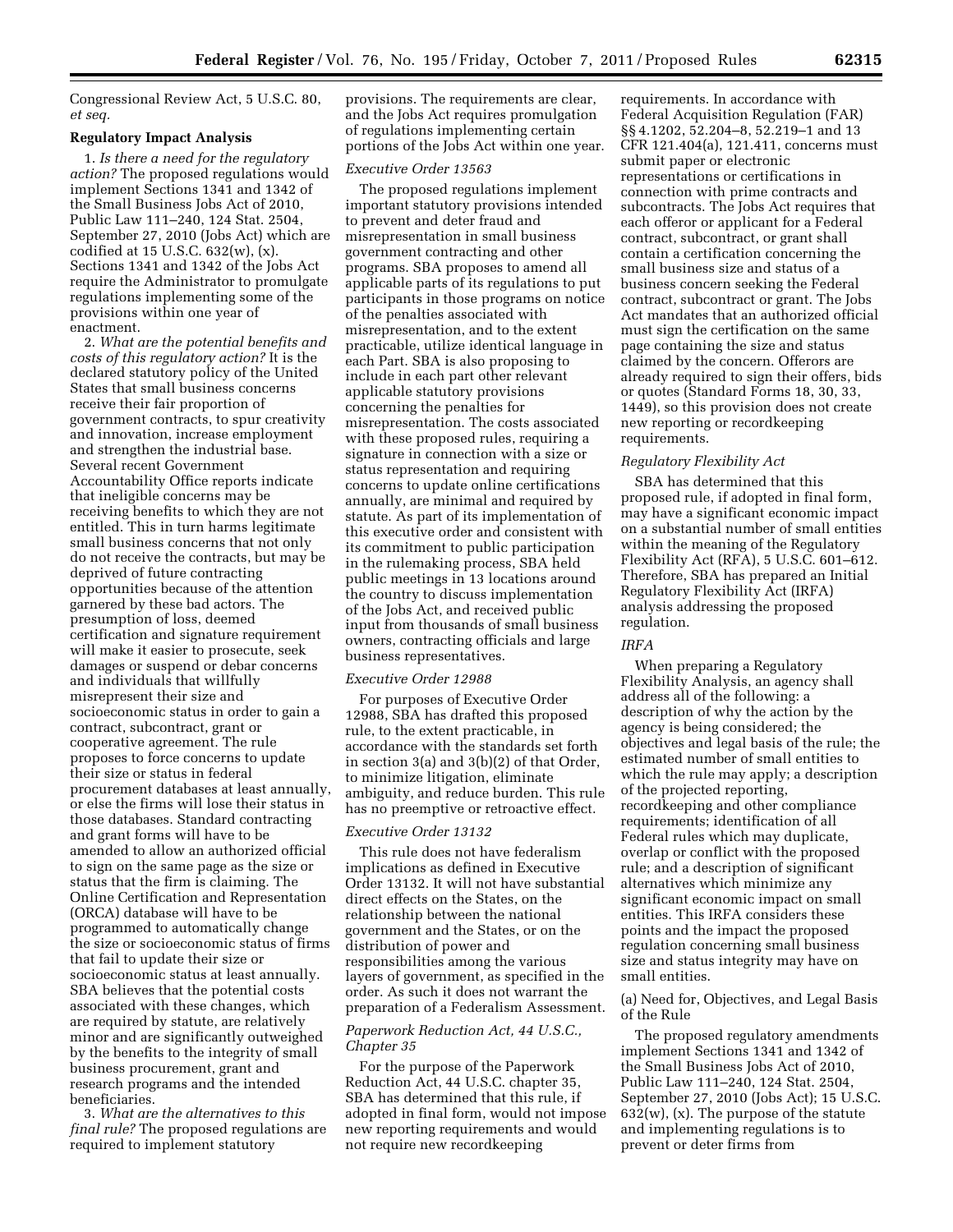misrepresenting their size or socioeconomic status.

# (b) Estimate of the Number of Small Entities to Which the Rule May Apply

The RFA directs agencies to provide a description of and, where feasible, an estimate of the number of entities that may be affected by the proposed rules, if adopted. The RFA defines "small entity" to include "small businesses," "small organizations," and "small governmental jurisdictions.'' SBA's programs do not apply to ''small organizations'' or ''small governmental jurisdictions'' because they are nonprofit or governmental entities and do not generally qualify as ''business concerns'' within the meaning of SBA's regulations. SBA's programs generally apply only to for-profit business concerns. Therefore, the proposed regulation will not impact small organizations or small governmental jurisdictions.

In fiscal year 2010, there were approximately 3.35 million small business contract actions. The proposed regulations concerning presumption of loss will only impact small business concerns that misrepresent their size or status in connection with a contract, subcontract, cooperative agreement, cooperative research and development agreement or grant in such a way that criminal prosecution or other action is taken by the Government. In fiscal year 2010, SBA found approximately 200 firms to be ineligible for a contract (14 HUBZone, 33 Service-Disabled Veteran-Owned, 151 size). Not all of these firms would be criminally prosecuted or have others actions taken against them. Thus, the proposed regulation concerning presumption of loss will impact very few concerns, and some of these concerns are not actually small.

There are approximately 348,000 concerns listed as small business concerns in the Dynamic Small Business Search (DSBS) database. The proposed regulations concerning deemed certifications and the requirement for a signature would apply to all of these concerns, to the extent the concerns submit an offer for a prime contract that is set aside for small business concerns. In addition, there are small business concerns that are not registered in the DSBS database that submit offers or responses for grants, subcontracts, and other agreements. The annual certification requirement would apply to all of the 348,000 firms registered in the DSBS database.

(c) Projected Reporting, Recordkeeping and Other Compliance Requirements

This proposed rule would not impose a new information collection, recordkeeping or compliance requirement on small businesses. A firm's size or socioeconomic status is generally based on records that it already possesses, such as payroll records and annual tax returns. Firms currently must represent their size or status in connection with contracts and subcontracts, either electronically or in paper form. FAR §§ 4.1202, 52.204–8, 52.219–1 and 13 CFR 121.404(a), 121.411. The proposed rule requires an authorized official to sign on the page containing a concern's size or status representation. Offerors are generally required to sign their offers (*e.g.,*  Standard Forms 26, 33, 1447, 1449), so the burden on small business concerns to also sign their size or status representation or certification will be minimal.

(d) Federal Rules Which May Duplicate, Overlap or Conflict With the Proposed Rule

Although firms registered in ORCA are supposed to update their certifications and representations on an annual basis (FAR § 4.1201(b)(1)), Section 1342 of the Jobs Act requires that firms that fail to meet the annual certification or representation requirement shall lose their status as small or some other socioeconomic category in the database until such time as the firm updates its size or socioeconomic status. The requirement to have an authorized official sign in connection with the firm's size or status will be implemented in the Federal Acquisition Regulation and will have to be harmonized with current ORCA requirements as well as electronic commerce and electronic signature rules. However, firms currently must sign offers in many cases (*e.g.,* Standard Forms 26, 33 1447, and 1449).

(e) Significant Alternatives to the Rule Which Could Minimize Impact on Small Entities

The proposed regulations implement Sections 1341 and 1342 of the Jobs Act. The proposed regulations are directed at small business concerns seeking government contracts, subcontracts, grants, and cooperative agreements. The proposed rules are intended to prevent or deter firms from misrepresenting their size or socioeconomic status. The impact on firms that accurately represent their size or status will be minimal. An authorized official will have to sign an offer where the firm

represents its size and status, but authorized officials already have to sign offers. Firms will have to update their size and socioeconomic status in ORCA at least annually, but that is already required. FAR § 4.1201(b)(1). The proposed rule gives firms incentive to update their size or status in ORCA, and ensures that firms that do not update their size or status will no longer be listed as having small or socioeconomic status, unless or until the firms update their status.

### **List of Subjects**

## *13 CFR Part 121*

Administrative practice and procedure, Reporting and recordkeeping requirements, and Small Businesses.

### *13 CFR Part 124*

Administrative practice and procedure, Minority businesses, Reporting and recordkeeping requirements, and Technical assistance.

#### *13 CFR Part 125*

Government contracts, Reporting and recordkeeping requirements, Small businesses, and Technical assistance.

### *13 CFR Part 126*

Administrative practice and procedure, Penalties, Reporting and recordkeeping requirements and Small businesses.

# *13 CFR Part 127*

Government procurement, Reporting and recordkeeping requirements, and Small businesses.

For the reasons stated in the preamble, SBA proposes to amend parts 121, 124, 125, 126 and 127 of title 13 of the Code of Federal Regulations as follows:

# **PART 121—SMALL BUSINESS SIZE REGULATIONS**

1. The authority citation for part 121 is revised to read as follows:

**Authority:** 15 U.S.C. 632, 634(b)(6), 636(b), 637(a), 644 and 662(5); and Pub. L. 105–135, sec. 401 et. seq., 111 Stat. 2592.

2. Amend § 121.108 by revising section heading and adding paragraphs (a) through (e) to read as follows:

#### **§ 121.108 What are the requirements for representing small business size status, and what are the penalties for misrepresentation?**

(a) *Presumption of Loss Based on the Total Amount Expended.* In every contract, subcontract, cooperative agreement, cooperative research and development agreement, or grant which is set aside, reserved, or otherwise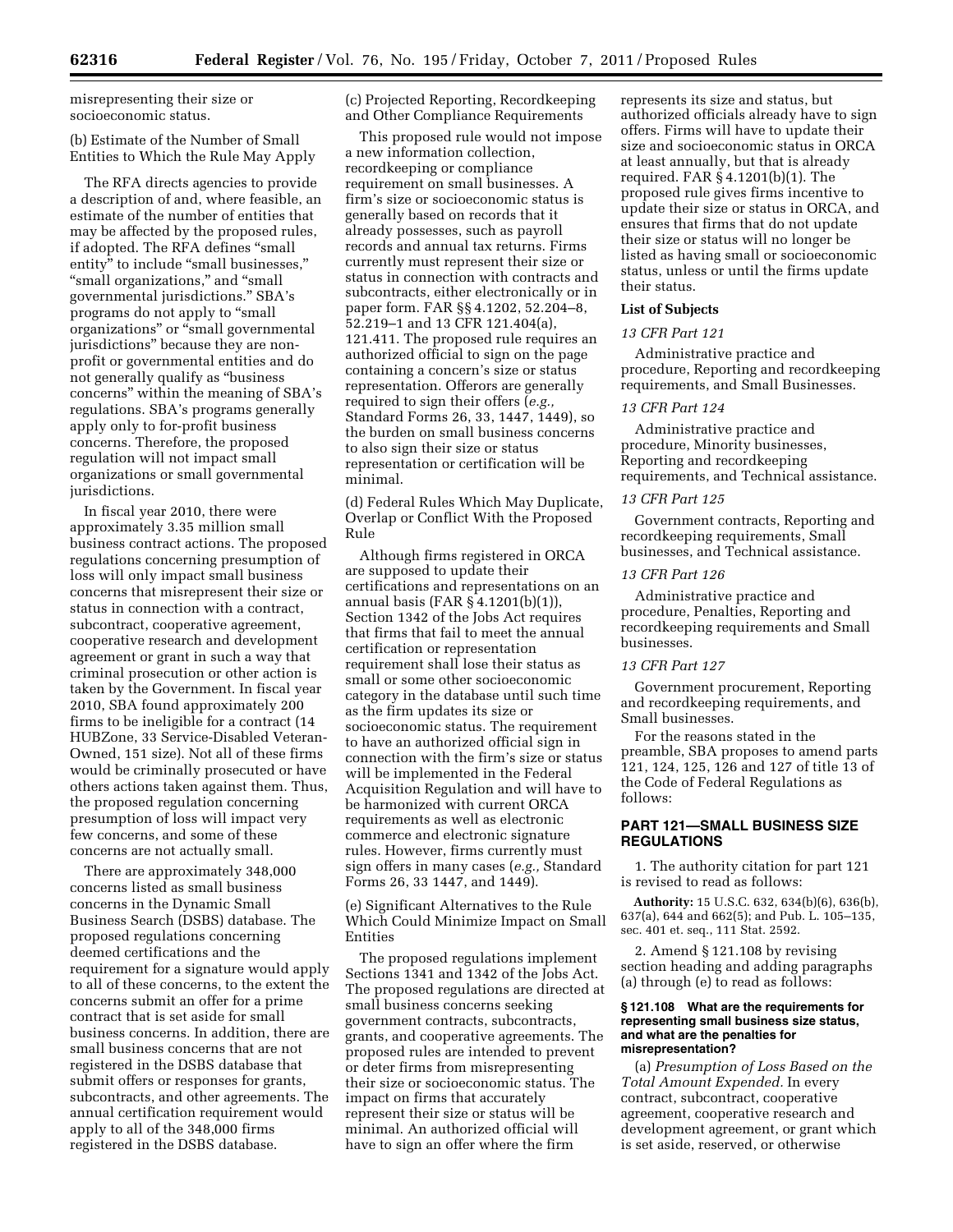classified as intended for award to small business concerns, there shall be an irrefutable presumption of loss to the United States based on the total amount expended on the contract, subcontract, cooperative agreement, cooperative research and development agreement, or grant whenever it is established that a business concern other than a small business concern willfully sought and received the award by misrepresentation.

(b) *Deemed Certifications.* The following actions shall be deemed affirmative, willful and intentional certifications of small business size and status:

(1) Submission of a bid or proposal for a Federal grant, contract, subcontract, cooperative agreement, or cooperative research and development agreement reserved, set aside, or otherwise classified as intended for award to small business concerns.

(2) Submission of a bid proposal for a Federal grant, contract, subcontract, cooperative agreement or cooperative research and development agreement which in any way encourages a Federal agency to classify the bid or proposal, if awarded, as an award to a small business concern.

(3) Registration on any Federal electronic database for the purpose of being considered for award of a Federal grant, contract, subcontract, cooperative agreement, or cooperative research and development agreement, as a small business concern.

(c) *Signature Requirement.* Each solicitation, bid, or application for a Federal contract, subcontract, or grant shall contain a certification concerning the small business size and status of a business concern seeking the Federal contract, subcontract or grant. An authorized official must sign the certification on the same page containing the size status claimed by the concern.

(d) *Limitation of Liability.* Paragraphs (a)–(c) shall not apply in the case of unintentional errors or technical malfunctions that demonstrate that a misrepresentation of size was not affirmative, intentional or willful. Consideration shall be given to the firm's internal management procedures governing size representation or certification, the clarity or ambiguity of the representation or certification requirement, and the efforts made to correct an incorrect or invalid representation or certification in a timely manner. In no case shall an individual or firm be liable for erroneous representations or certifications made by Government personnel.

### (e) *Additional Penalties for Misrepresentation*

(1) *Suspension or debarment.* The SBA debarring official or the agency debarring official may suspend or debar a person or concern for misrepresentation pursuant to the procedures set forth in 48 CFR subpart 9.4.

(2) *Civil Penalties.* Persons or concerns are subject to severe penalties under the False Claims Act, 31 U.S.C. 3729–3733, and under the Program Fraud Civil Remedies Act, 331 U.S.C. 3801–3812, and any other applicable laws.

(3) Persons or concerns are subject to severe criminal penalties for knowingly misrepresenting the small business size status of a concern in connection with procurement programs pursuant to section 16(d) of the Small Business Act, 15 U.S.C. 645(d), as amended; 18 U.S.C. 1001; and 31 U.S.C. 3729–3733. Persons or concern are subject to criminal penalties for knowingly making false statements or misrepresentations to SBA for the purpose of influencing any actions of SBA pursuant to section 16(a) of the Small Business Act, 15 U.S.C. 645(a), as amended, including failure to correct ''continuing representations'' that are no longer true.

3. Add new § 121.109 to read as follows:

### **§ 121.109 What Must a Concern do in order to be Identified as a Small Business Concern in any Federal procurement databases?**

(a) In order to be identified as a small business concern in the Online Representations and Certifications Application (ORCA) database (or any successor thereto), a concern must certify its size in connection with specific size standards at least annually.

(b) If a firm identified as a small business concern in ORCA fails to certify its size within one year of a size certification, the firm will not be listed as a small business concern in ORCA, unless and until the firm recertifies its size.

4. Amend § 121.404(b) by removing "date of certification by SBA" and adding in its place ''date the SBA program office requests a formal size determination in connection with a concern that is otherwise eligible for program certification.''

5. Amend § 121.411 by adding new paragraphs (d), through (i) to read as follows:

## **§ 121.411 What are the size procedures for SBA's section 8(d) Subcontracting Program?**

\* \* \* \* \*

(d) Presumption of Loss Based on the Total Amount Expended. In every contract, subcontract, cooperative agreement, cooperative research and development agreement, or grant which is set aside, reserved, or otherwise classified as intended for award to small business concerns, there shall be an irrefutable presumption of loss to the United States based on the total amount expended on the contract, subcontract, cooperative agreement, cooperative research and development agreement, or grant whenever it is established that a business concern other than a small business concern willfully sought and received the award by misrepresentation.

(e) *Deemed Certifications.* The following actions shall be deemed affirmative, willful and intentional certifications of small business size and status:

(1) Submission of a bid or proposal for a Federal grant, contract, subcontract, cooperative agreement, or cooperative research and development agreement reserved, set aside, or otherwise classified as intended for award to small business concerns.

(2) Submission of a bid or proposal for a Federal grant, contract, subcontract, cooperative agreement or cooperative research and development agreement which in any way encourages a Federal agency to classify the bid or proposal, if awarded, as an award to a small business concern.

(3) Registration on any Federal electronic database for the purpose of being considered for award of a Federal grant, contract, subcontract, cooperative agreement, or cooperative research and development agreement, as a small business concern.

(f) Signature Requirement. Each solicitation, bid, or application for a Federal contract, subcontract, or grant shall contain a certification concerning the small business size and status of a business concern seeking the Federal contract, subcontract or grant. An authorized official must sign the certification on the same page containing the size status claimed by the concern.

(g) *Limitation of Liability.* Paragraphs (d)–(f) shall not apply in the case of unintentional errors or technical malfunctions that demonstrate that a misrepresentation of size was not affirmative, intentional or willful. Consideration shall be given to the firm's internal management procedures governing size representation or certification, the clarity or ambiguity of the representation or certification requirement, and the efforts made to correct an incorrect or invalid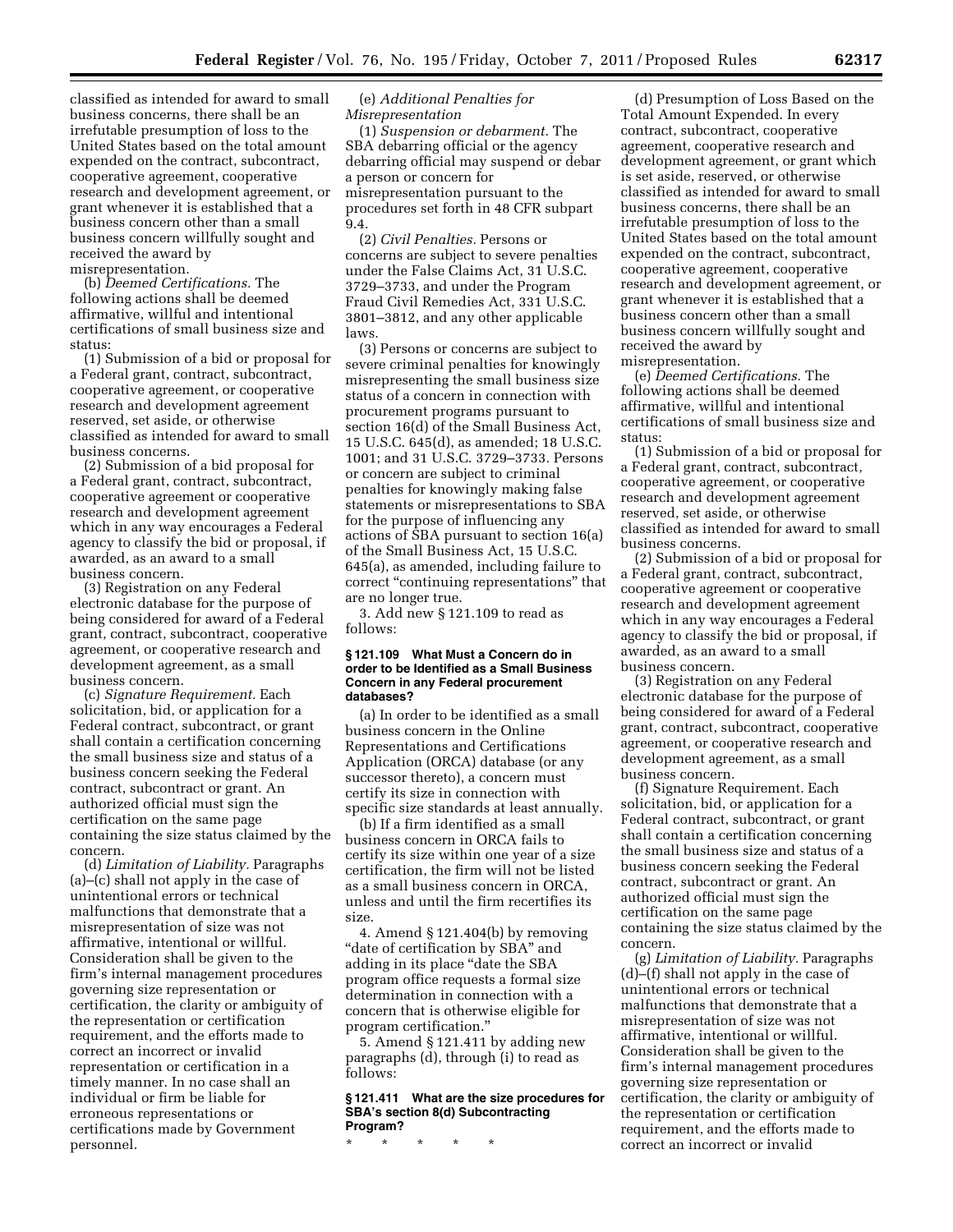representation or certification in a timely manner. In no case shall an individual or firm be liable for erroneous representations or certifications made by Government personnel.

(h) Additional Penalties for Misrepresentation.

(1) *Suspension or debarment.* The SBA debarring official or the agency debarring official may suspend or debar a person or concern for misrepresentation pursuant to the procedures set forth in 48 CFR subpart 9.4.

(2) *Civil Penalties.* Persons or concerns are subject to severe penalties under the False Claims Act, 31 U.S.C. 3729–3733, and under the Program Fraud Civil Remedies Act, 331 U.S.C. 3801–3812, and any other applicable laws.

(3) Persons or concerns are subject to severe criminal penalties for knowingly misrepresenting the small business size status of a concern in connection with procurement programs pursuant to section 16(d) of the Small Business Act, 15 U.S.C. 645(d), as amended; 18 U.S.C. 1001; and 31 U.S.C. 3729–3733. Persons or concern are subject to criminal penalties for knowingly making false statements or misrepresentations to SBA for the purpose of influencing any actions of SBA pursuant to section 16(a) of the Small Business Act, 15 U.S.C. 645(a), as amended, including failure to correct ''continuing representations'' that are no longer true.

6. Amend § 121.1009 by revising paragraph (f) to read as follows:

# **§ 121.1009 What are the procedures for making size determinations?**

\* \* \* \* \*

(f) *Notification of determination.* SBA will promptly notify the contracting officer, the protester, and the protested concern. SBA will send the notification by verifiable means, which may include facsimile, electronic mail, or overnight delivery service.

\* \* \* \* \*

## **PART 124—8(a) BUSINESS DEVELOPMENT/SMALL DISADVANTAGED BUSINESS STATUS DETERMINATIONS**

7. The authority citation for part 124 is revised to read as follows:

**Authority:** 15 U.S.C. 632, 15 U.S.C. 634(b)(6), 636(j), 637(a), 637(d); and Pub. L. 99–661, Pub. L. 100–656, sec. 1207, Pub. L. 100–656, Pub. L. 101–37, Pub. L. 101–574, and 42 U.S.C. 9815.

8. Add new § 124.521 to read as follows:

#### **§ 124.521 What are the requirements for representing 8(a) status, and what are the penalties for misrepresentation?**

(a) *Presumption of Loss Based on the Total Amount Expended.* In every contract, subcontract, cooperative agreement, cooperative research and development agreement, or grant which is set aside, reserved, or otherwise classified as intended for award to 8(a) Participants, there shall be an irrefutable presumption of loss to the United States based on the total amount expended on the contract, subcontract, cooperative agreement, cooperative research and development agreement, or grant whenever it is established that a business concern other than an 8(a) Participant willfully sought and received the award by misrepresentation.

(b) *Deemed Certifications.* The following actions shall be deemed affirmative, willful and intentional certifications of 8(a) status:

(1) Submission of a bid or proposal for a Federal grant, contract, subcontract, cooperative agreement, or cooperative research and development agreement reserved, set aside, or otherwise classified as intended for award to 8(a) Participants.

(2) Submission of a bid proposal for a Federal grant, contract, subcontract, cooperative agreement or cooperative research and development agreement which in any way encourages a Federal agency to classify the bid or proposal, if awarded, as an award to an 8(a) Participant.

(3) Registration on any Federal electronic database for the purpose of being considered for award of a Federal grant, contract, subcontract, cooperative agreement, or cooperative research and development agreement, as an 8(a) Participant.

(c) *Signature Requirement.* Each solicitation, bid, or application for a Federal contract, subcontract, or grant shall contain a certification concerning the 8(a) status of a business concern seeking the Federal contract, subcontract or grant. An authorized official must sign the certification on the same page containing the 8(a) status claimed by the concern.

(d) *Limitation of Liability.* Paragraphs (a)–(c) shall not apply in the case of unintentional errors or technical malfunctions that demonstrate that a misrepresentation of 8(a) status was not affirmative, intentional or willful. Consideration shall be given to the firm's internal management procedures governing 8(a) representation or certification, the clarity or ambiguity of the representation or certification requirement, and the efforts made to

correct an incorrect or invalid representation or certification in a timely manner. In no case shall an individual or firm be liable for erroneous representations or certifications made by Government personnel.

9. Add new § 124.1015 to read as follows:

#### **§ 124.1015 What are the requirements for representing small disadvantaged business status, and what are the penalties for misrepresentation?**

(a) *Presumption of Loss Based on the Total Amount Expended.* In every contract, subcontract, cooperative agreement, cooperative research and development agreement, or grant which is set aside, reserved, or otherwise classified as intended for award to small disadvantaged business concerns, there shall be an irrefutable presumption of loss to the United States based on the total amount expended on the contract, subcontract, cooperative agreement, cooperative research and development agreement, or grant whenever it is established that a business concern other than a small disadvantaged business concern willfully sought and received the award by misrepresentation.

(b) *Deemed Certifications.* The following actions shall be deemed affirmative, willful and intentional certifications of small disadvantaged business status:

(1) Submission of a bid or proposal for a Federal grant, contract, subcontract, cooperative agreement, or cooperative research and development agreement reserved, set aside, or otherwise classified as intended for award to small disadvantaged business concerns.

(2) Submission of a bid proposal for a Federal grant, contract, subcontract, cooperative agreement or cooperative research and development agreement which in any way encourages a Federal agency to classify the bid or proposal, if awarded, as an award to a small disadvantaged business concern.

(3) Registration on any Federal electronic database for the purpose of being considered for award of a Federal grant, contract, subcontract, cooperative agreement, or cooperative research and development agreement, as a small disadvantaged business concern.

(c) *Signature Requirement.* Each solicitation, bid, or application for a Federal contract, subcontract, or grant shall contain a certification concerning the small disadvantaged business status of a business concern seeking the Federal contract, subcontract or grant. An authorized official must sign the certification on the same page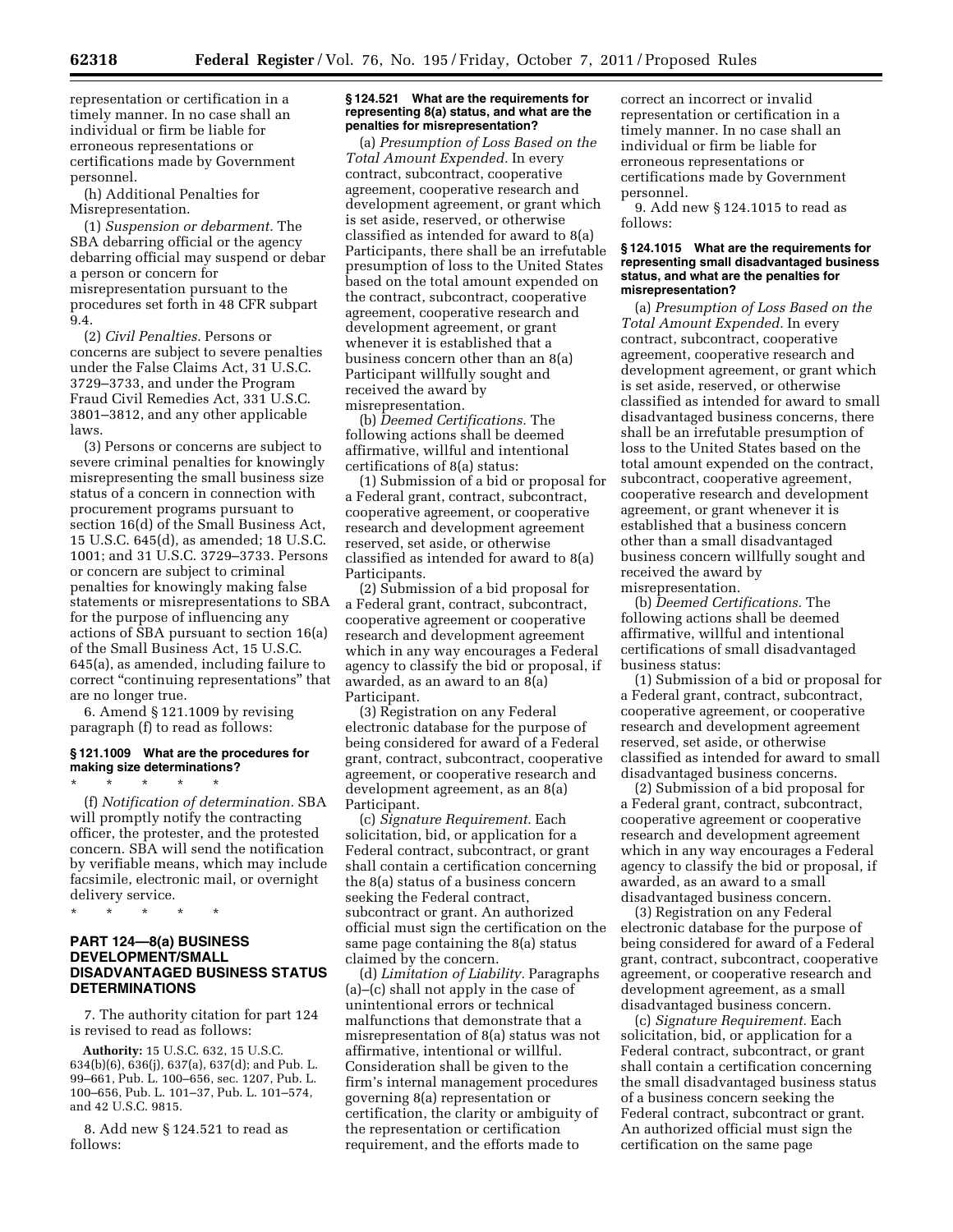containing the small disadvantaged status claimed by the concern.

(d) *Limitation of Liability.* Paragraphs (a)–(c) shall not apply in the case of unintentional errors or technical malfunctions that demonstrate that a misrepresentation of size was not affirmative, intentional or willful. Consideration shall be given to the firm's internal management procedures governing SDB representation or certification, the clarity or ambiguity of the representation or certification requirement, and the efforts made to correct an incorrect or invalid representation or certification in a timely manner. In no case shall an individual or firm be liable for erroneous representations or certifications made by Government personnel.

(e) *Additional Penalties for Misrepresentation.* 

(1) *Suspension or debarment.* The SBA debarring official or the agency debarring official may suspend or debar a person or concern for misrepresentation pursuant to the procedures set forth in 48 CFR subpart 9.4.

(2) *Civil Penalties.* Persons or concerns are subject to severe penalties under the False Claims Act, 31 U.S.C. 3729–3733, and under the Program Fraud Civil Remedies Act, 331 U.S.C. 3801–3812, and any other applicable laws.

(3) Persons or concerns are subject to severe criminal penalties for knowingly misrepresenting the small disadvantaged business status of a concern in connection with procurement programs pursuant to section 16(d) of the Small Business Act, 15 U.S.C. 645(d), as amended; 18 U.S.C. 1001; and 31 U.S.C. 3729–3733. Persons or concerns are subject to criminal penalties for knowingly making false statements or misrepresentations to SBA for the purpose of influencing any actions of SBA pursuant to section 16(a) of the Small Business Act, 15 U.S.C. 645(a), as amended, including failure to correct ''continuing representations'' that are no longer true.

10. Add new § 124.1016 to read as follows:

#### **§ 124.1016 What must a concern do in order to be Identified as a Small Disadvantaged Business Concern in any Federal procurement databases?**

(a) In order to be identified as a small disadvantaged business concern in the Online Representations and Certifications Application (ORCA) database, (or any successor thereto) a concern must certify its small disadvantaged business status in

connection with specific eligibility requirements at least annually.

(b) If a firm identified as a small disadvantaged business concern in ORCA fails to certify its status within one year of a status certification, the firm will not be listed as a small disadvantaged business concern in ORCA, unless and until the firm recertifies its small disadvantaged business status.

# **PART 125—GOVERNMENT CONTRACTING PROGRAMS**

11. The authority citation for part 125 is revised to read as follows:

**Authority:** 15 U.S.C. 632, 634(b)(6), 637, 644 and 657f.

12. Amend § 125.29 by

a. Revising the section heading;

b. Revising paragraphs (a) through (c); and

c. Adding new paragraphs (d) through (e) to read as follows:

#### **§ 125.29 What are the requirements for representing service-disabled veteranowned small business status, and what are the penalties for misrepresentation?**

(a) *Presumption of Loss Based on the Total Amount Expended.* In every contract, subcontract, cooperative agreement, cooperative research and development agreement, or grant which is set aside, reserved, or otherwise classified as intended for award to service-disabled veteran-owned small business concerns, there shall be an irrefutable presumption of loss to the United States based on the total amount expended on the contract, subcontract, cooperative agreement, cooperative research and development agreement, or grant whenever it is established that a business concern other than a servicedisabled veteran-owned small business concern willfully sought and received the award by misrepresentation.

(b) *Deemed Certifications.* The following actions shall be deemed affirmative, willful and intentional certifications of service-disabled veteran-owned small business status:

(1) Submission of a bid or proposal for a Federal grant, contract, subcontract, cooperative agreement, or cooperative research and development agreement reserved, set aside, or otherwise classified as intended for award to service-disabled veteran-owned small business concerns.

(2) Submission of a bid proposal for a Federal grant, contract, subcontract, cooperative agreement or cooperative research and development agreement which in any way encourages a Federal agency to classify the bid or proposal, if awarded, as an award to a servicedisabled veteran-owned small business concern.

(3) Registration on any Federal electronic database for the purpose of being considered for award of a Federal grant, contract, subcontract, cooperative agreement, or cooperative research and development agreement, as a small disadvantaged business concern.

(c) *Signature Requirement.* Each solicitation, bid, or application for a Federal contract, subcontract, or grant shall contain a certification concerning the service-disabled veteran-owned small business status of a business concern seeking the Federal contract, subcontract or grant. An authorized official must sign the certification on the same page containing the servicedisabled veteran-owned small business status claimed by the concern.

(d) *Limitation of Liability.* Paragraphs (a)—(c) shall not apply in the case of unintentional errors or technical malfunctions that demonstrate that a misrepresentation of service-disabled veteran-owned small business status was not affirmative, intentional or willful. Consideration shall be given to the firm's internal management procedures governing SDVO SBC representation or certification, the clarity or ambiguity of the representation or certification requirement, and the efforts made to correct an incorrect or invalid representation or certification in a timely manner. In no case shall an individual or firm be liable for erroneous representations or certifications made by Government personnel.

(e) *Additional Penalties for Misrepresentation.* 

(1) *Suspension or debarment.* The SBA debarring official or the agency debarring official may suspend or debar a person or concern for misrepresentation pursuant to the procedures set forth in 48 CFR subpart 9.4.

(2) *Civil Penalties.* Persons or concerns are subject to severe penalties under the False Claims Act, 31 U.S.C. 3729–3733, and under the Program Fraud Civil Remedies Act, 331 U.S.C. 3801–3812, and any other applicable laws.

(3) Persons or concerns are subject to severe criminal penalties for knowingly misrepresenting the service-disabled veteran-owned status of a concern in connection with procurement programs pursuant to section 16(d) of the Small Business Act, 15 U.S.C. 645(d), as amended; 18 U.S.C. 1001; and 31 U.S.C. 3729–3733. Persons or concerns are subject to criminal penalties for knowingly making false statements or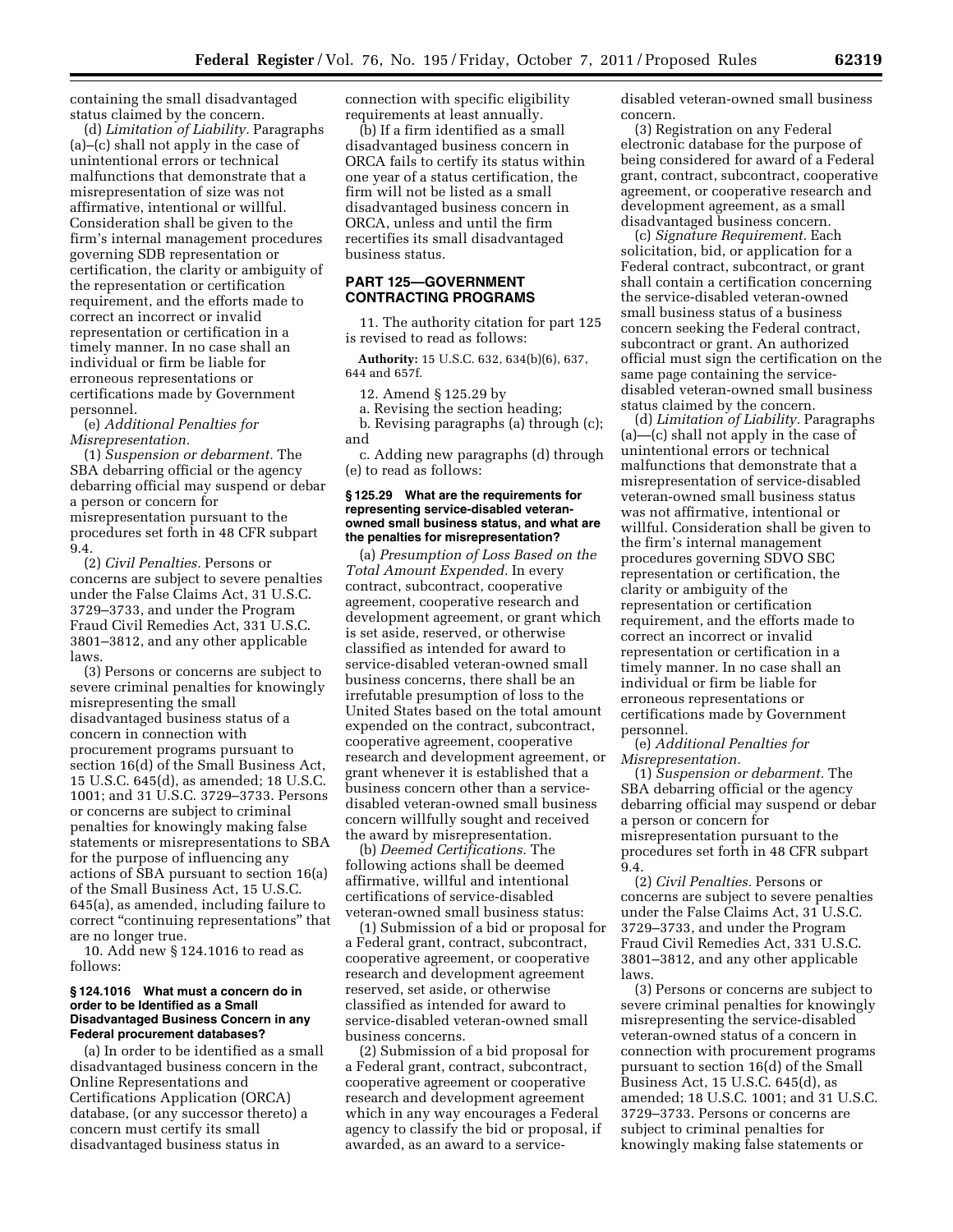misrepresentations to SBA for the purpose of influencing any actions of SBA pursuant to section 16(a) of the Small Business Act, 15 U.S.C. 645(a), as amended, including failure to correct "continuing representations" that are no longer true.

13. Add new § 125.30 to read as follows:

#### **§ 125.30 What must a concern do in order to be identified as a Service-Disabled Veteran-Owned Small Business concern in any Federal procurement databases?**

(a) In order to be identified as a Service-Disabled Veteran-Owned business concern in the Online Representations and Certifications Application (ORCA) database (or any successor thereto) a concern must certify its Service-Disabled Veteran-Owned small business status in connection with specific eligibility requirements at least annually.

(b) If a firm identified as a Service-Disabled Veteran-Owned small business concern in ORCA fails to certify its status within one year of a status certification, the firm will not be listed as a Service-Disabled Veteran-Owned small business concern in ORCA, unless and until the firm recertifies its Service-Disabled Veteran-Owned status.

# **PART 126—HUBZONE PROGRAM**

14. The authority citation for part 126 is revised to read as follows:

**Authority:** 15 U.S.C. 632 and 657(a).

15. Amend § 126.900 by:

a. Revising the section heading;

b. Revising paragraphs (a)–(c); and c. Adding new paragraphs (d)–(e) to read as follows:

### **§ 126.900 What are the requirements for representing HUBZone status, and what are the penalties for misrepresentation?**

(a) *Presumption of Loss Based on the Total Amount Expended.* In every contract, subcontract, cooperative agreement, cooperative research and development agreement, or grant which is set aside, reserved, or otherwise classified as intended for award to HUBZone small business concerns, there shall be an irrefutable presumption of loss to the United States based on the total amount expended on the contract, subcontract, cooperative agreement, cooperative research and development agreement, or grant whenever it is established that a business concern other than a HUBZone small business concern willfully sought and received the award by misrepresentation.

(b) *Deemed Certifications.* The following actions shall be deemed affirmative, willful and intentional certifications of HUBZone small business status:

(1) Submission of a bid or proposal for a Federal grant, contract, subcontract, cooperative agreement, or cooperative research and development agreement reserved, set aside, or otherwise classified as intended for award to HUBZone small business concerns.

(2) Submission of a bid proposal for a Federal grant, contract, subcontract, cooperative agreement or cooperative research and development agreement which in any way encourages a Federal agency to classify the bid or proposal, if awarded, as an award to a HUBZone small business concern.

(3) Registration on any Federal electronic database for the purpose of being considered for award of a Federal grant, contract, subcontract, cooperative agreement, or cooperative research and development agreement, as a HUBZone small business concern.

(c) *Signature Requirement.* Each solicitation, bid, or application for a Federal contract, subcontract, or grant shall contain a certification concerning the HUBZone small business status of a business concern seeking the Federal contract, subcontract or grant. An authorized official must sign the certification on the same page containing the HUBZone status claimed by the concern.

(d) *Limitation of Liability.* Paragraphs (a)–(c) shall not apply in the case of unintentional errors or technical malfunctions that demonstrate that a misrepresentation of HUBZone status was not affirmative, intentional or willful. Consideration shall be given to the firm's internal management procedures governing HUBZone SBC representation or certification, the clarity or ambiguity of the representation or certification requirement, and the efforts made to correct an incorrect or invalid representation or certification in a timely manner. In no case shall an individual or firm be liable for erroneous representations or certifications made by Government personnel.

(e) *Additional Penalties for Misrepresentation* 

(1) *Suspension or debarment.* The SBA debarring official or the agency debarring official may suspend or debar a person or concern for misrepresentation pursuant to the procedures set forth in 48 CFR subpart 9.4.

(2) *Civil Penalties.* Persons or concerns are subject to severe penalties under the False Claims Act, 31 U.S.C. 3729–3733, and under the Program

Fraud Civil Remedies Act, 331 U.S.C. 3801–3812, and any other applicable laws.

(3) Persons or concerns are subject to severe criminal penalties for knowingly misrepresenting the HUBZone status of a concern in connection with procurement programs pursuant to section 16(d) of the Small Business Act, 15 U.S.C. 645(d), as amended; 18 U.S.C. 1001; and 31 U.S.C. 3729–3733. Persons or concerns are subject to criminal penalties for knowingly making false statements or misrepresentations to SBA for the purpose of influencing any actions of SBA pursuant to section 16(a) of the Small Business Act, 15 U.S.C. 645(a), as amended, including failure to correct ''continuing representations'' that are no longer true.

### **PART 127—WOMEN–OWNED SMALL BUSINESS FEDERAL CONTRACT PROGRAM**

16. The authority citation for part 127 is revised to read as follows:

**Authority:** 15 U.S.C. 632, 634(b)(6), 637(m), and 644.

17. Amend § 127.700 by:

a. Revising the section heading;

b. Revising paragraphs (a)–(c); and

c. Adding new paragraphs (d)–(e):

#### **§ 127.700 What are the requirements for representing women-owned small business or economically disadvantaged womenowned small business status, and what are the penalties for misrepresentation?**

(a) *Presumption of Loss Based on the Total Amount Expended.* In every contract, subcontract, cooperative agreement, cooperative research and development agreement, or grant which is set aside, reserved, or otherwise classified as intended for award to women-owned small business concerns or economically disadvantaged womenowned small business concerns, there shall be an irrefutable presumption of loss to the United States based on the total amount expended on the contract, subcontract, cooperative agreement, cooperative research and development agreement, or grant whenever it is established that a business concern other than a women-owned small business concern or economically disadvantaged women-owned small business concern willfully sought and received the award by misrepresentation.

(b) *Deemed Certifications.* The following actions shall be deemed affirmative, willful and intentional certifications of women-owned small business or economically disadvantaged women-owned small business status:

(1) Submission of a bid or proposal for a Federal grant, contract, subcontract,